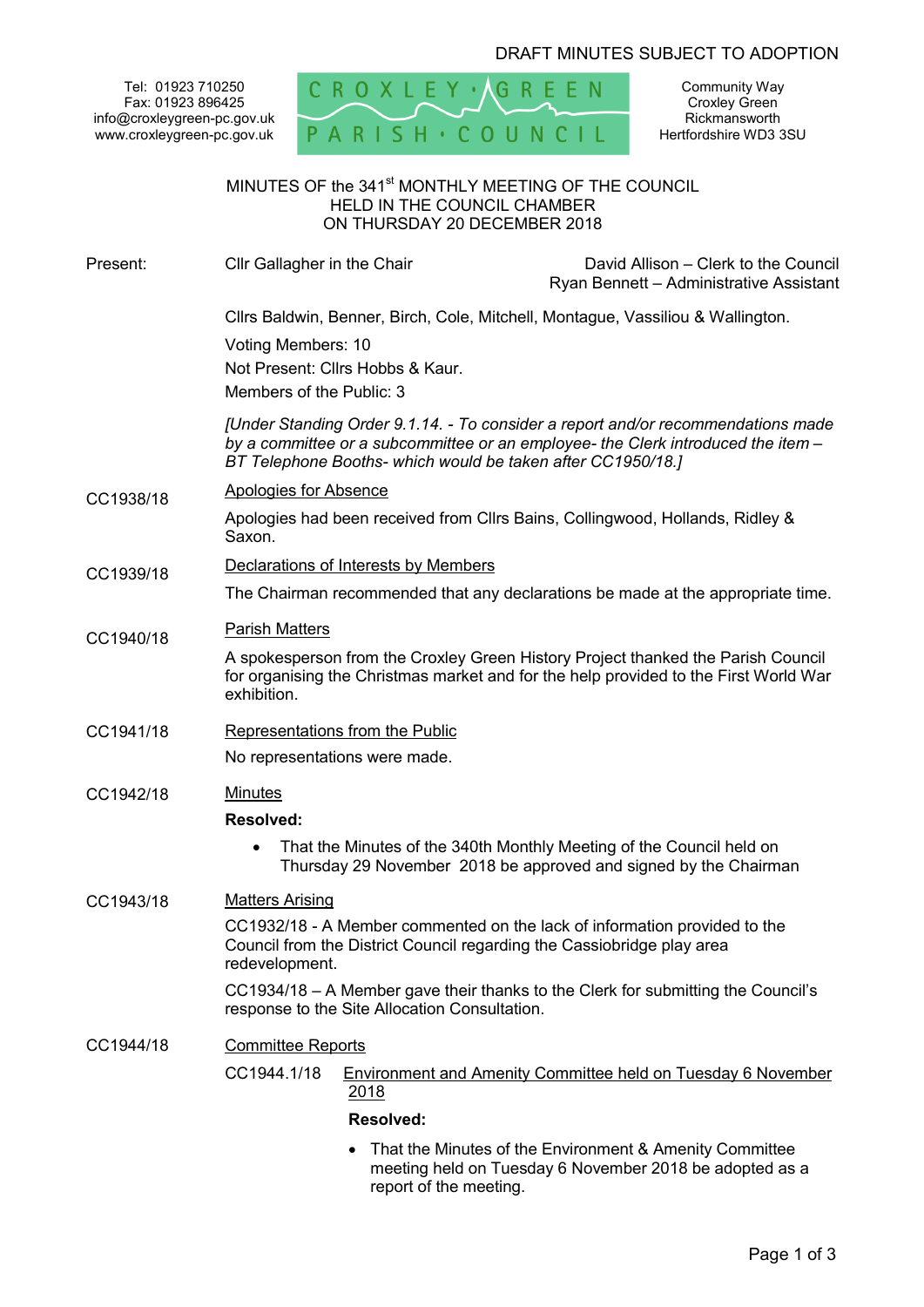- There were no matters arising.
- CC1944.3/18 Planning and Development Committee held on Thursday 1 November and Thursday 15 November 2018

## **Resolved:**

 That the Minutes of the Planning and Development Committee meeting held on Thursday 1 November and Thursday 15 November 2018 be adopted as report of the meeting.

## CC1944.4/18 Any matters arising

CC1944.2/18 Any matters arising

There were no matters arising.

CC1944.5/18 Finance and Administration Committee held on Thursday 8 November 2018

## **Resolved:**

- That the Minutes of the Finance & Administration Committee of Thursday 8 November 2018 be adopted as a report of the meeting.
- CC1944.6/18 Any matters arising

There were no matters arising.

## CC1945/18 Budget/Precept 2019/20

Councillors made no amendments to the Budget schedule that was supplied with the Agenda.

#### **Resolved:**

- That a Precept of £304,663 be set by Council and an overall budget of £308,123.
- CC1946/18 Police and Crime Commissioner's Community Safety and Criminal Justice Plan for **Hertfordshire**

The Chairman opened the item and invited comments from Members. It was noted that there had been an increase in the amount of burglaries in Croxley Green (both domestic & vehicular) and that this should be included in the Council's response. In addition Members felt necessary to draw the Commissioner's attention to members of the older generation who may fall foul to scammers and fraudsters.

It was commented that the Council should liaise with PCSO Jacob to identify any other areas which should be included.

#### **Resolved:**

- Cllr Montague liaises with PCSO Steve Jacob.
- That the Clerk responds to the consultation on behalf of the Council.

#### CC1947/18 TRDC Consultation on Three Rivers Dogs Public Space Protection Order

The Clerk informed Members that TRDC were undertaking a consultation on the PSPO regarding dogs in Three Rivers. He informed Members that one of the Rangers had been trained to issue notices to dog owners who did not comply with the order but at present no enforcement notices had been issued. He commented that he would not be instructing the Rangers to issue any notices in the future. Members were in agreement with the Clerk.

A Member commented that the order was useful as at the very least it would act as a deterrent to unruly and unwanted dog control behaviour.